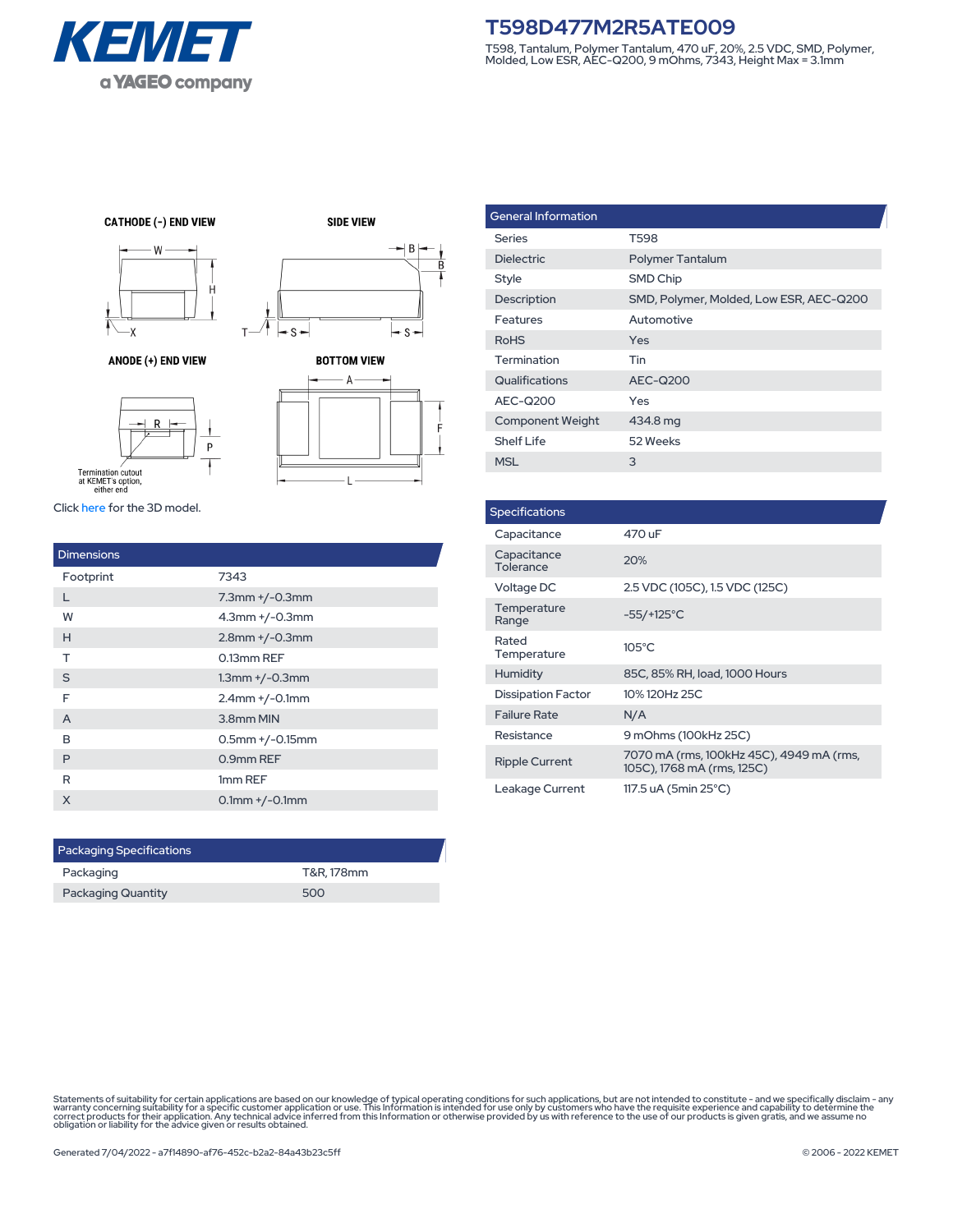

**T598D477M2R5ATE009** T598, Tantalum, Polymer Tantalum, 470 uF, 20%, 2.5 VDC, SMD, Polymer, Molded, Low ESR, AEC-Q200, 9 mOhms, 7343, Height Max = 3.1mm

## **Simulations**

For the complete simulation environment please visit [K-SIM](https://ksim.kemet.com/?pn=T598D477M2R5ATE009).

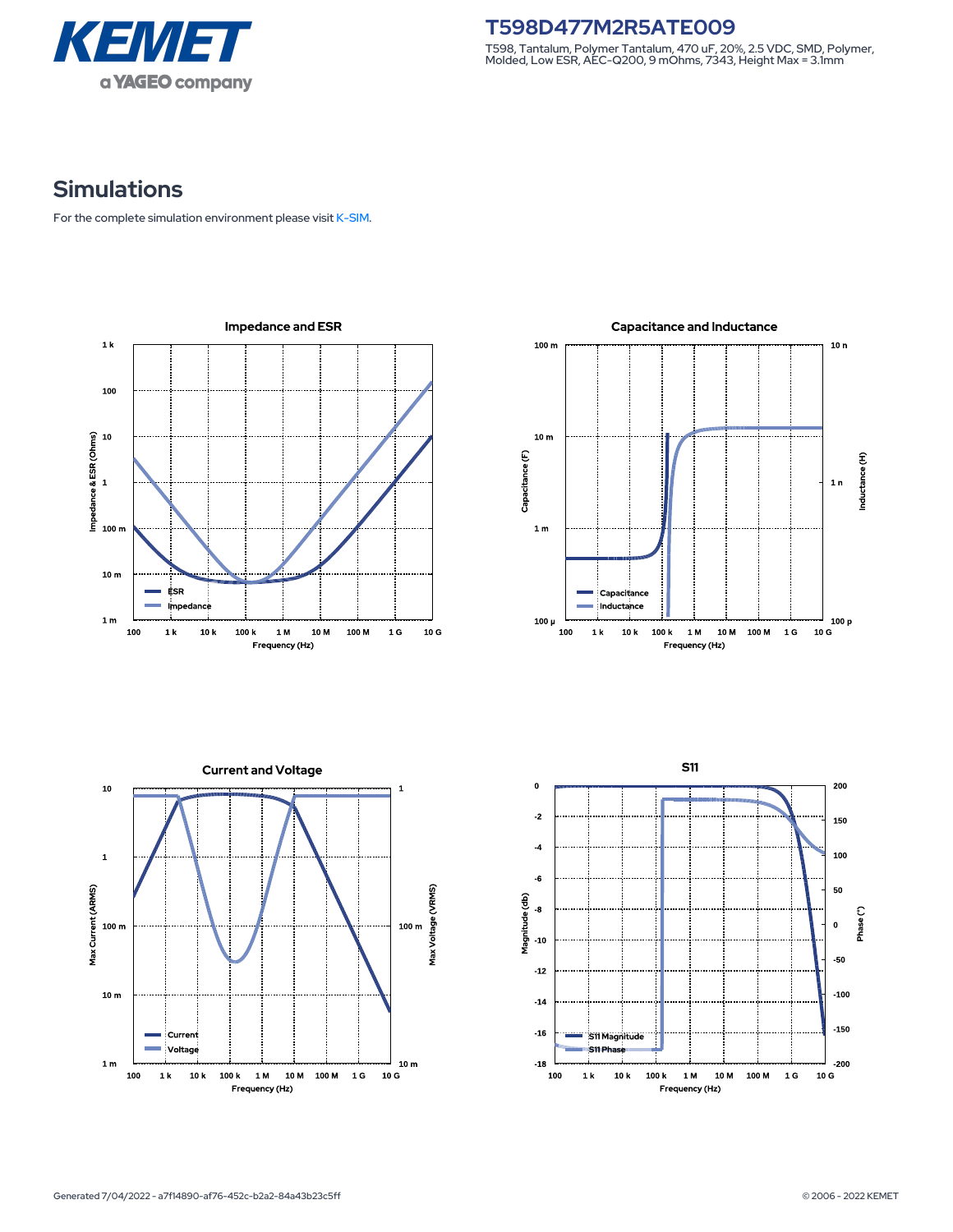